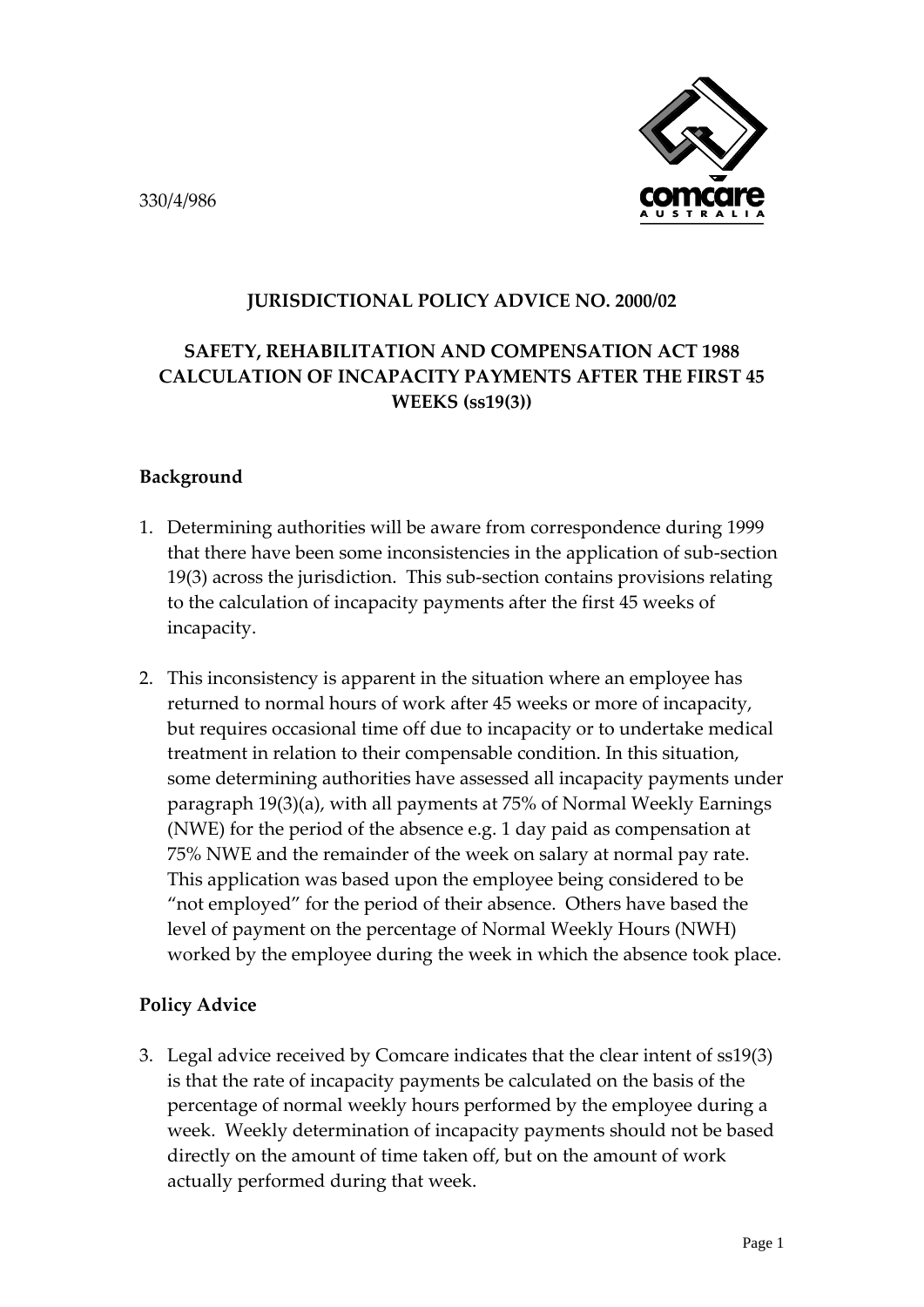4. The method of calculation for compensation that is payable under subsection 19(3) is therefore either:

(a) where an employee is not employed for any period during a week – 75% of NWE less any amount the employee is able to earn in suitable employment (para 19(3)(a)); or

(b) where an employee is employed during a week – based on the percentage of NWH worked, an incremental percentage of NWE less any amount the employee is able to earn in suitable employment (para 19(3)(b) to (f)).

- 5. By way of examples:
- (i) an employee who has returned to work on a full time basis and is then incapacitated for two days in a particular week is treated in exactly the same way as an employee who has returned to work on a gradual basis for a number of hours equivalent to three days a week.
- (ii) an employee who has returned to work on a gradual basis for a particular number of hours per week but also has a day of incapacity during that week will have their entitlement calculated on the number of hours they actually worked in the week.
- (iii) an employee who, having returned to work on a full time basis, claims two hours incapacity to obtain medical treatment will also have their entitlement calculated on the number of hours they actually worked in the week.
- 6. In order for calculations to be made on a week by week basis in these situations it must be decided exactly what period a week should cover e.g. Sunday to Saturday, Thursday to Wednesday. Each Determining Authority may choose to use whichever period best suits their administrative arrangements, as long as it is applied consistently.
- 7. Calculation of entitlements under ss19(3) should be made using the above principles.
- 8. Any issues relevant to this policy advice may be discussed with the Policy and Co-ordination Group on 1300 366 979.